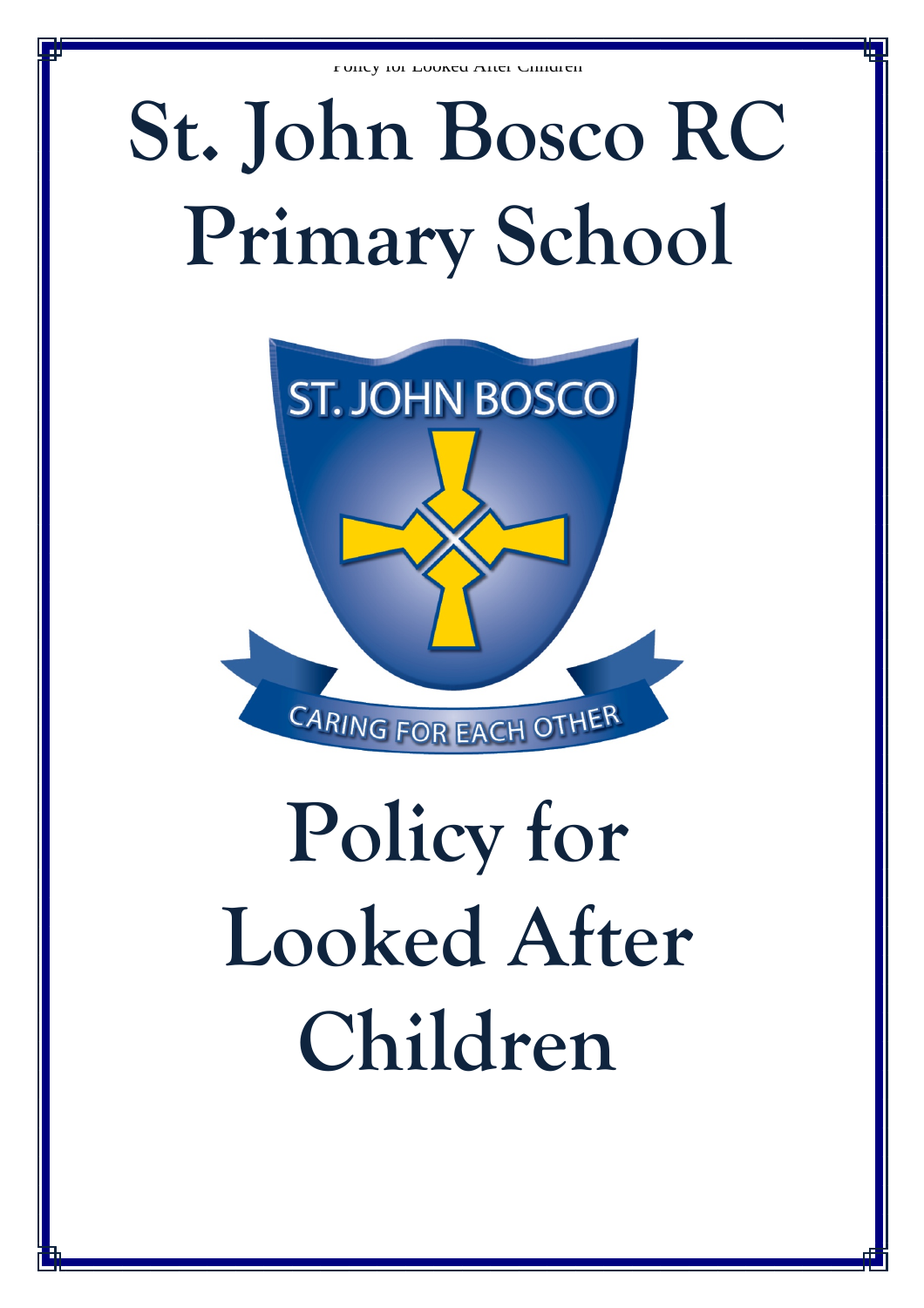## **CONTENTS**

### **Policy**

- **Mission Statement**
- **Introduction**

### **Procedural Guidelines**

- **Implications**
- Responsibility of the Headteacher
- Responsibility of the Governing Body
- The Role of the Designated Teacher
- The Responsibility of all Staff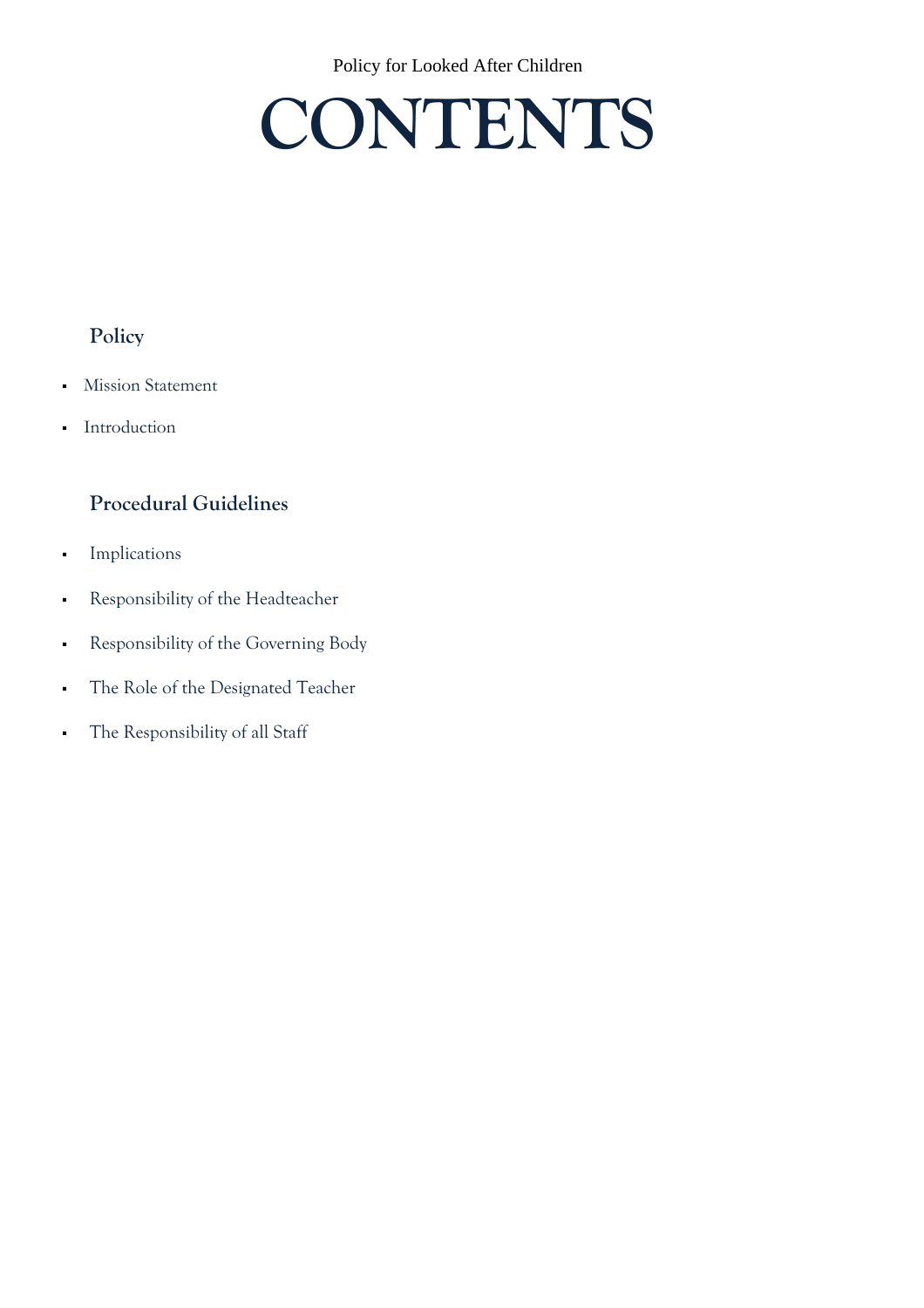## **Policy for Looked After Children**

#### **INTRODUCTION**

Looked After Children significantly underachieve and are at greater risk of exclusion compared with their peers. Schools have a major part to play in ensuring that Looked After Children are enabled to be healthy, stay safe, enjoy, achieve, make a positive contribution to society and achieve economic well being, in line with Every Child Matters.

The provision of Pupil Premium funding since 2012 ensures that we have a responsibility to narrow the achievement gap between Looked After Children and their peers and one of the responsibilities of the Designated Teacher is to ensure this funding is used appropriately. Helping Looked After Children succeed and providing a better future for them is a key priority for Sunderland LA and it's schools.

This policy takes account of:

- *The Council's duty under Section 52 of the Children Act 2004 to promote the educational achievement of Looked After Children (LAC).*
- *The Education (Admission of Looked After Children)(England) Regulations 2006.*
- *Relevant DfE guidance to Governing Bodies (Supporting Looked After Learners: A Practical Guide For School Governors).*

St. John Bosco RC Primary School's approach to supporting the educational achievement of Looked After Children is based on the following principles:

- *Prioritising education.*
- *Promoting attendance*
- *Targeting support.*
- *Having high expectations.*
- *Promoting inclusion through challenging and changing attitudes.*
- *Achieving stability and continuity.*
- *Early intervention and priority action.*
- *Listening to children.*
- *Promoting health and wellbeing.*
- *Reducing exclusions and promoting stability.*
- *Working in partnership with carers, social workers and other professionals.*

#### **IMPLICATIONS**

As for all our pupils, St. John Bosco School is committed to helping every Looked After Child to achieve the highest standards they can, including supporting aspirations to achieve in further and higher education. This can be measured by improvement in their achievement and attendance.

The governing Body of St. St. John Bosco School is committed to providing quality education for all pupils and will:

- *Ensure Looked After Children are prioritised in the school's Admissions criteria, in line with the Education (Admissions of Looked After Children) (England) Regulations 2006. (Theses require admission authorities to give top priority for admission to LAC in their oversubscription criteria. Faith schools must give priority to LAC of their faith ahead of other applicants, and are permitted to give priority to all LAC, regardless of faith.)*
- *Ensure a Designated Teacher for Looked After Children is identified and enabled to carry out the responsibilities set out below.*
- *Ensure a Personal Education Plan (PEP) is put into place, implemented and regularly reviewed for every Looked After Child.*
- *Identify a governor as Designated Governor for Looked After Children.*

This policy links with a number of other school policies and it is important that Governors have regard to the needs of Looked After Children when revising them:

- *Admissions Policy.*
- *Code of Conduct.*
- *Behaviour Policy.*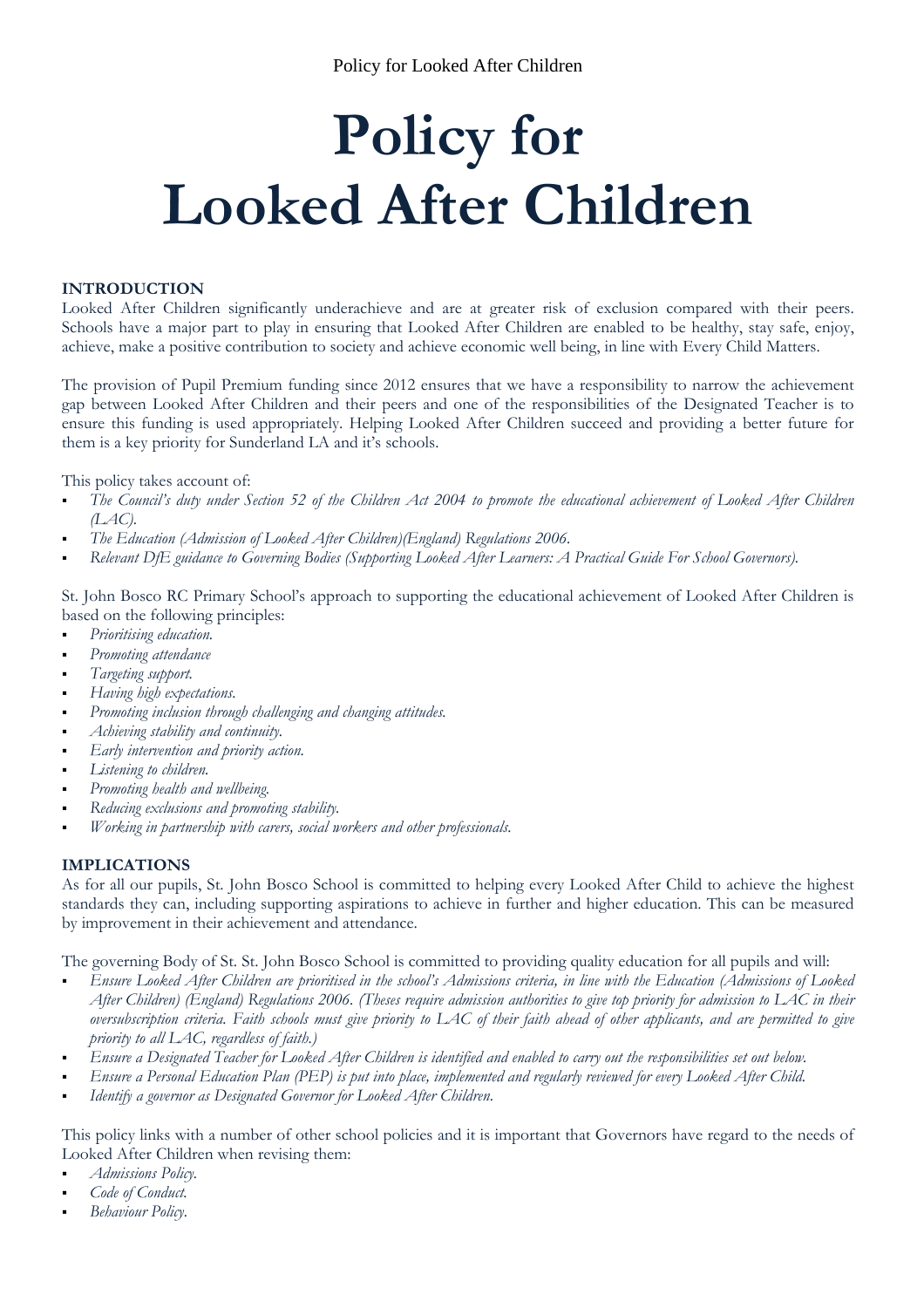- *Discipline Policy*
- *Home School Agreement.*
- *Anti-bullying Policy.*
- *Equal Opportunities Policy.*
- *Racial Equality Policy*
- *Child Protection Policy.*
- *Special Educational Needs Policy.*

St. John Bosco School will champion the needs of Looked After Children, raise awareness and challenge negative stereotypes about them, in order to ensure that they achieve to the highest level possible.

#### **RESPONSIBILITY OF THE HEADTEACHER**

- Identify a Designated Teacher for Looked After Children. It is essential that another appropriate person is identified quickly should the Designated Teacher leave the school or take sick leave.
- Ensure that procedures are in place to monitor the admission, progress, attendance and any exclusions of Looked After Children and take action where progress, conduct or attendance is below expectations.
- Report on the progress, attendance and conduct of Looked After Children to OFSTED.
- Ensure that staff in school receives relevant training and are aware of their responsibilities under this policy and related guidance.

#### **RESPONSIBILITY OF THE GOVERNING BODY**

- Identify a nominated Governor for Looked After Children.
- Ensure that all Governors are fully aware of the legal requirements and guidance on the education of Looked After Children. Ensure the school has an overview of the needs and progress of Looked after Children.
- Ensure the school's other policies and procedures support their needs.

#### **PROCEDURES:**

The Governing Body will:

- Monitor the academic progress of Looked After Children, through an annual report (see below).
- Ensure that Looked After Children are given top priority when applying for places in accordance with the school's Admissions Criteria.
- Work to prevent exclusions and reduce time out of school, by ensuring the school implements policies and procedures to ensure Looked After Children achieve and enjoy their time at the school, by recognising the extra problems caused by excluding them and by not excluding them except as a last resort.
- Ensure that the school has a Designated Teacher, and that the Designated Teacher is enabled to carry out his or her responsibilities as below.
- Support the Head teacher, the Designated Teacher and other staff ensuring that the needs of Looked after Children are recognised and met.
- Receive a report once a year setting out:
	- *1. The number of Looked After Children on the schools roll.*
	- *2. Their attendance, as a discreet group, compared with other pupils.*
	- *3. Their academic progress.*
	- *4. The number of fixed term and permanent exclusion.*
	- *5. The destinations of pupils who leave the school.*
	- *6. The information for this report should be collected and reported in ways that preserve the anonymity and respect the confidentiality of the pupils concerned.*

#### **Our current LAC governor is:**

#### **THE ROLE OF THE DESIGNATED TEACHER**

Government Guidance says that the Designated Teacher should be "someone with sufficient authority to make things happen … who should be an advocate for Looked After Children, assessing services and support, ensuring that the school shares and supports high expectations for them."

Governors should be aware that all schools are already required to have a designated teacher for LAC. It is strongly recommended that this person should be a member of the Senior Leadership Team. Governors should be aware that OFSTED will focus on Looked After Children, monitoring how the school has promoted their inclusion and attainment and the effectiveness of joint working with other services involved with them.